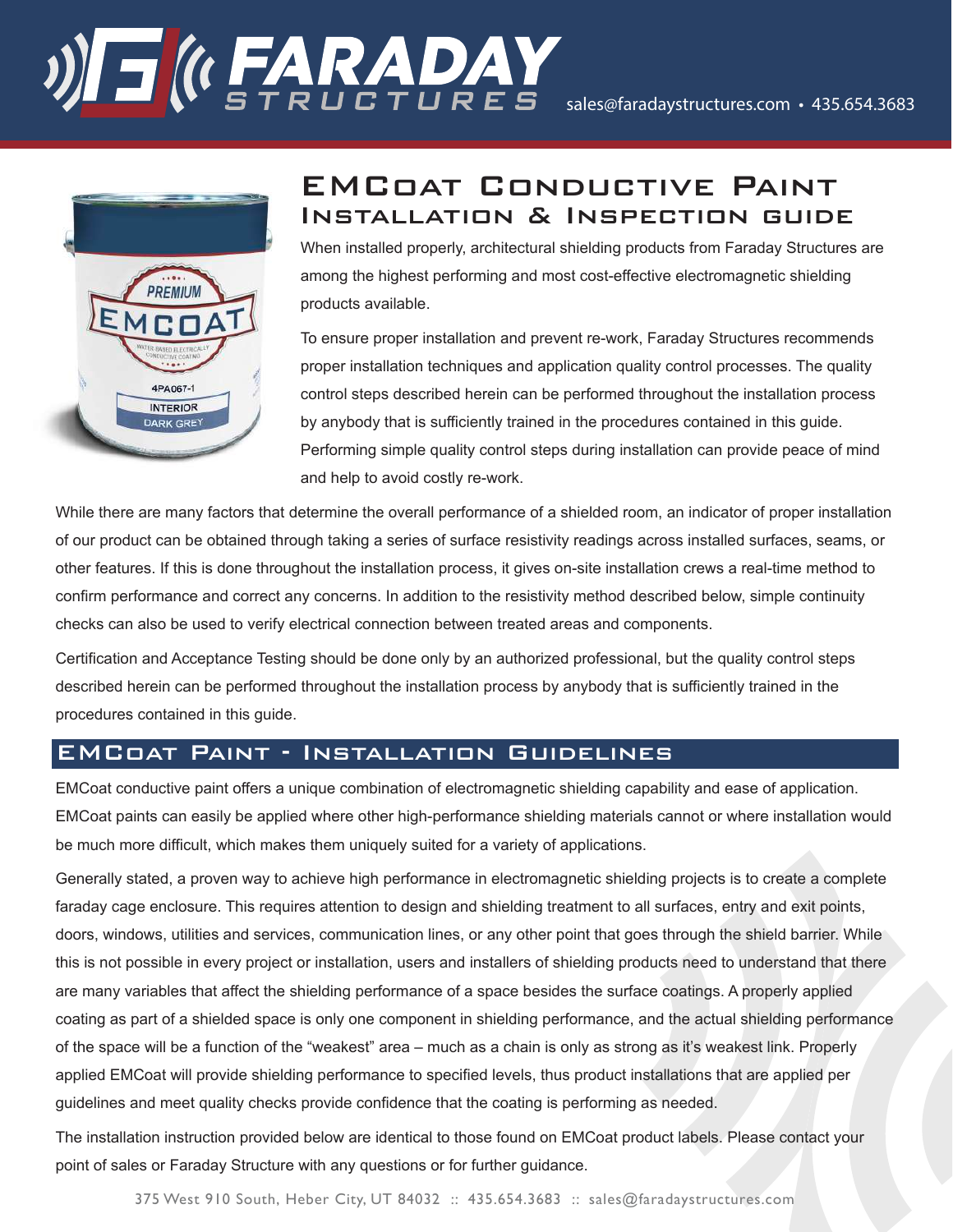### EMCoat Paint - Installation Guidelines Cont'd

**WHERE:** For interior use on primed drywall, wood, metal or concrete surfaces. Can be overcoated with standard architectural finishes.

**SURFACE PREPARATION:** Surfaces should be free of dirt, oil, loose paint, construction debris and other foreign matter. Scuff sand glossy substrates and/or existing paint layers. Surfaces should be primed with compatible primers suitable for adherence to the substrate (latex primers on drywall, self etching primer on metal or concrete, etc). Proper preparation and installation is critical to overall product performance. Caulk or fill all gaps and holes and apply product liberally in corners, as even small voids or inconsistencies in the coating thickness will reduce shielding effectiveness. For large gaps, EMCaulk shielding caulk is recommended for best performance.

**COVERAGE:** 100-140 ft2 per gallon when applied in two coats, depending on surface porosity. Higher shielding levels can be obtained with additional coats.

**APPLICATION TEMPERATURE:** Do not apply EMCoat in temperatures below 50°F and relative humidity above 85%. Air circulation can have a strong effect on drying times and recoat times. Any measure to reduce humidity and improve circulation in the application space will lead to shorter application times and dry times with improved performance results. Run dehumidifiers, fans, air conditioning, or other measures as possible during installation and before testing. In high humidity situations use multiple thin coats help reduce drips and runs.

**THINNING:** Do not thin or dilute.

**APPLICATION INSTRUCTIONS:** EMCoat is a high performance, high viscosity coating product with specific application instructions that must be carefully and completely followed. It is recommended that EMCoat be sprayed with commercial quality airless equipment, but it can also be brushed, or rolled. Settling of the conductive components is normal. Mix thoroughly to a uniform consistency immediately before use. Shaking is not adequate and use of a drill and impeller or other mechanical means will be necessary. Recommended mixing paddles should use straight vane construction with a square or rectangular head with rounded corners (such as mixing paddles for joint compound or grout). Helical style paddles are not recommended. Start slowly and mix carefully. If the material is mixed too aggressively it can lead to excess material losses or spilled buckets. It can take up to 15-20 minutes to initially mix a large pail. Take care to scrape all material from the bottom and corners of the container before beginning to use the product. Re-mix material at least every 10 minutes or use an agitator in the bucket to maintain dispersion of the conductive components. Product should be applied in a minimum of two coats to ensure uniform shielding coverage, with a full uniformly spread initial coat, followed by additional applications. Coats should be wet, full-bodied coats. If the product appears to be going on "dry" then a lower spray pressure or reduced fan width may be necessary. Apply product liberally in corners or over seams. Tight areas may need multiple light coats to ensure adequate coverage and avoid runs. Uniform and complete coverage is essential for product performance. It is recommended that experienced personnel are used for installation. On large jobs, it is best to work as teams with one person applying product and one person preparing and changing pails.

**Spray:** Do not thin product. To avoid clogging of equipment do not allow product to settle inside of hose or pump. Start pressure at 50% of equipment rating and work up. Remove all filters from paint equipment except the main screen on feed tube. Strainers and filters must be 30 mesh or larger. Use a new screen at the start of each job. Recommended tip sizes: HVLP: 2.2 or larger. Airless: 417 or close equivalent.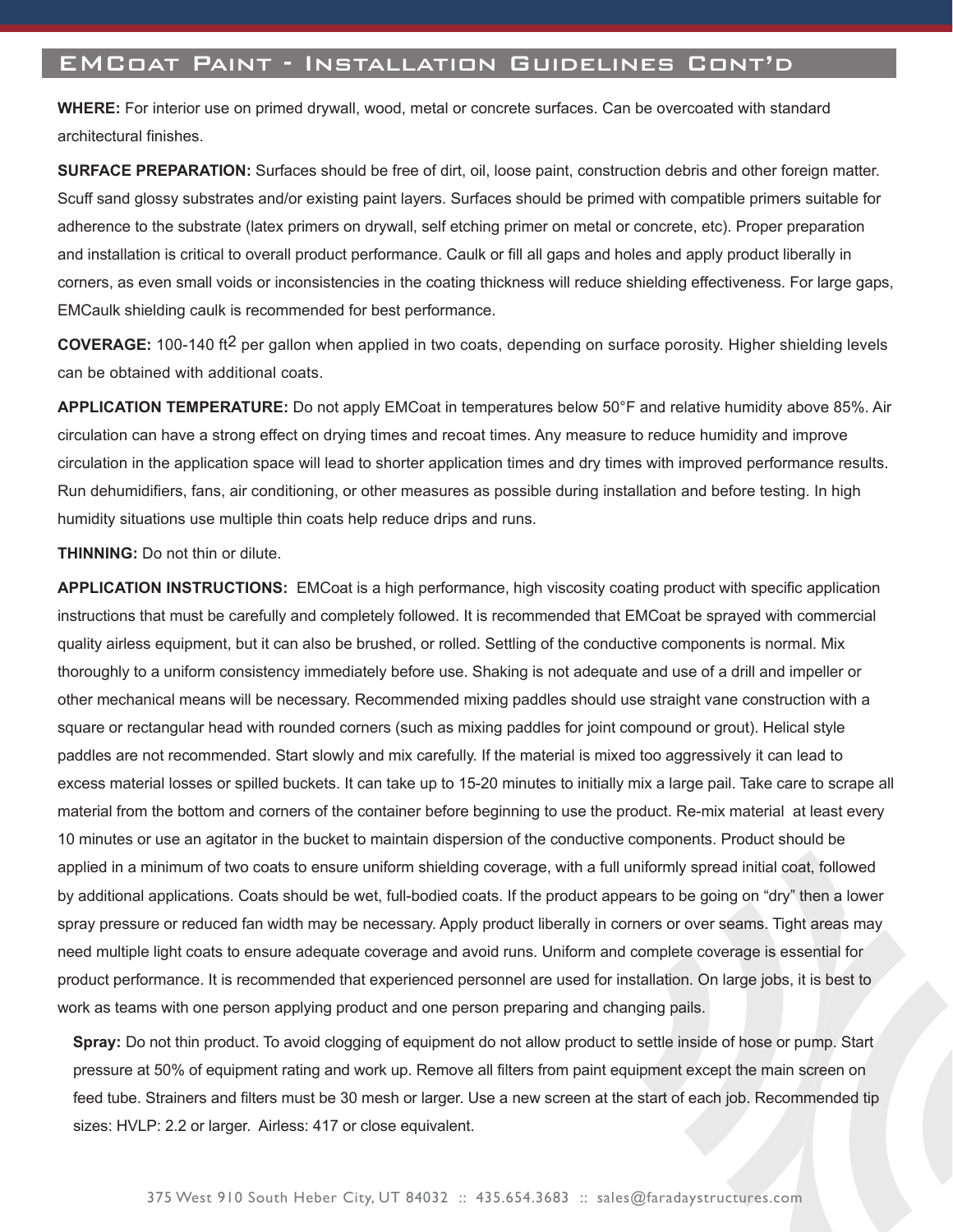#### EMCoat Paint - Installation Guidelines Cont'd

**Roll:** A high nap roller (3/4") will achieve the highest distribution of conductive particles and ease of application. Use of shorter nap or microfiber rollers is not recommended.

**Brush:** Use a high quality synthetic brush and apply product liberally. When brushing or rolling EMCoat, apply generously and do not overwork the product. Watch for and avoid high or low concentrations of conductive solids on the painted surface.

**COATS:** Multiple coats will achieve the most consistent coverage and best shielding performance. Apply first coat with 50% overlap and cross coat a second coat and third coat for best results.

**RECOAT TIME:** Re-coat when dry to touch.

**DRY TIME:** Full curing is required to achieve maximum signal attenuation. See notes on application temperatures to help reduce dry times. Allow at least 24 hours before testing product. Additional time may be necessary in high humidity or low temperature conditions.

**CLEAN UP:** Clean immediately after use with soap and warm water. Clean all equipment according to manufacturers specifications.

**DISPOSAL:** Dry product can be disposed of with with standard practices for paint products.

**STORAGE:** Store product at room temperature and do not allow to freeze. It is not recommended to store EMCoat products for longer than six months. Product must be remixed immediately prior to application.

#### **PRECAUTIONS:**

- Refer to Product Safety Data Sheet before use.
- Not for exterior use.
- Do not sand.
- Not recommended for use as a finished flooring product. EMCoat must be protected by a suitable architectural finish product for floor installations.
- Priming metal with non-conductive coatings can interrupt the electrical connection between the metal and the paint.
- Any connection to or through shielding layer can have adverse effects upon the efficacy of the shield. Consult a shielding professional for proper installation of fasteners.

**GROUNDING:** Grounding of conductive surfaces may be required by your local electric code. Please consult with a licensed professional electrician.

| <b>BASE:</b> Water-borne Urethane | <b>COLOR: Dark Grey</b>                         |
|-----------------------------------|-------------------------------------------------|
| <b>TOTAL VOC: 111 g/L</b>         | VOC: (less exempt solvents): 290g/L             |
| <b>DENSITY:</b> $1452$ g/L        | <b>VOLUME:</b> .88 gal or 4.3 gal per container |
| <b>SOLIDS (WT.): 54% +/- 2%</b>   | <b>SOLIDS (VOL.): 31% +/- 2%</b>                |

For complimentary products, or consultation to obtain maximum performance of a shielded enclosure, contact Faraday Structures at sales@FaradayStructures.com or see www.FaradayStructures.com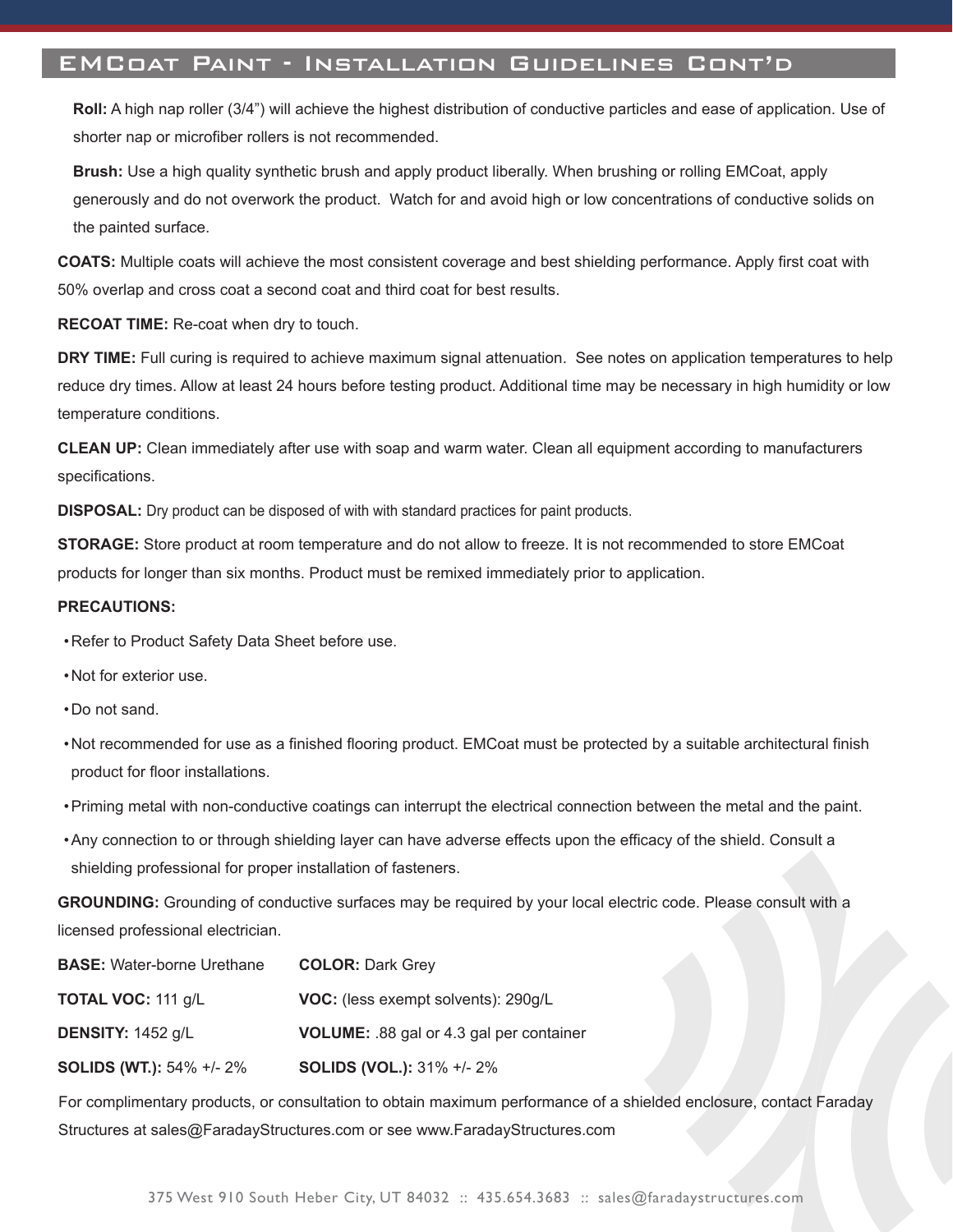#### Surface Resistivity Inspection

Inspection is a key step in the installation of any architectural shielding product. Installations should always be inspected for any cracks, seams, gaps, or other areas where the shielding product does not create continuous, uniform coverage. The conductivity of both surfaces and seams or other joining features can be tested to ensure that there is sufficient electrical continuity between sheets and other features. This can also indicate areas where products have been improperly applied, which will lead to decreased shielding performance.

The shielding effectiveness of EMCoat paint depends on even and uniform coverage over a surface that the product is applied to. Surface preparation and attention to detail are critical. In addition to proper installation and visual inspection for gaps, surface resistivity checks can help to ensure that the product has been properly applied, with consistent coverage.

With highly conductive architectural shielding product from Faraday Structures, there is a correlation between surface resistivity (measured in ohms-per- square, or ohms/sq) and shielding effectiveness (SE, measured in decibels). Highly conductive surfaces (low resistivity) offer higher shielding performance. While there are many other factors at play in a shielded room (leaks or openings, unfiltered power or data shield penetrations, etc), confirmation that the shielding materials are adequately conductive and well connected can be an indicator of a successful installation and provide confidence that they are shielding as intended. Higher surface resistivity readings (lower conductivity) can indicate flaws in the application of the shielding material. Taking surface resistivity readings throughout the installation process offers an opportunity to confirm performance or correct flaws prior to next steps in a project and full testing.

Surface Resistivity reading must be taken when the surface is fully dried. This can take between a few hours and several days, depending on installation size, temperature, humidity, and most of all circulation. Surface resistivity readings can be an indication of dryness – if the readings are no longer getting significantly lower with time, then the coating is fully dried.

Typical surface resistivity reading averages across an applied surface for a standard 2 coat application of EMCoat should be 0.6 ohm-per- square range or lower, per kelvin probe methods with an SRJ1 ohm-per-square jig (one-inch unit square) as described below. Field verification allows for an opportunity to discover areas of non-uniform application or low conductivity while it is simple to correct. The surface resistivity will go down as multiple layers of paint are added, per the chart below. A surface resistivity characterization kit can be purchased from Faraday Structures (Part Number FS-SRK1).

| $#$ of Coats* | ACCEPTABLE SURFACE RESISTIVITY (OHM/SQUARE)** |
|---------------|-----------------------------------------------|
|               | 0.08 or lower                                 |
|               | 0.06 or lower                                 |
|               | 0.05 or lower                                 |

\* it is recommended in all installation that an initial coat consisting of a light surface prep "prime" coat be applied to the surface before any full, uniform coating layers. Additional coats do not require a prep coat. See installation recommendations for more details.

\*\* as installed by approved methods, fully dried, and before overcoating or sealants. With FS-SRK1 surface resistivity jig used in a four wire Kelvin probe configuration. Readings below range are acceptable.